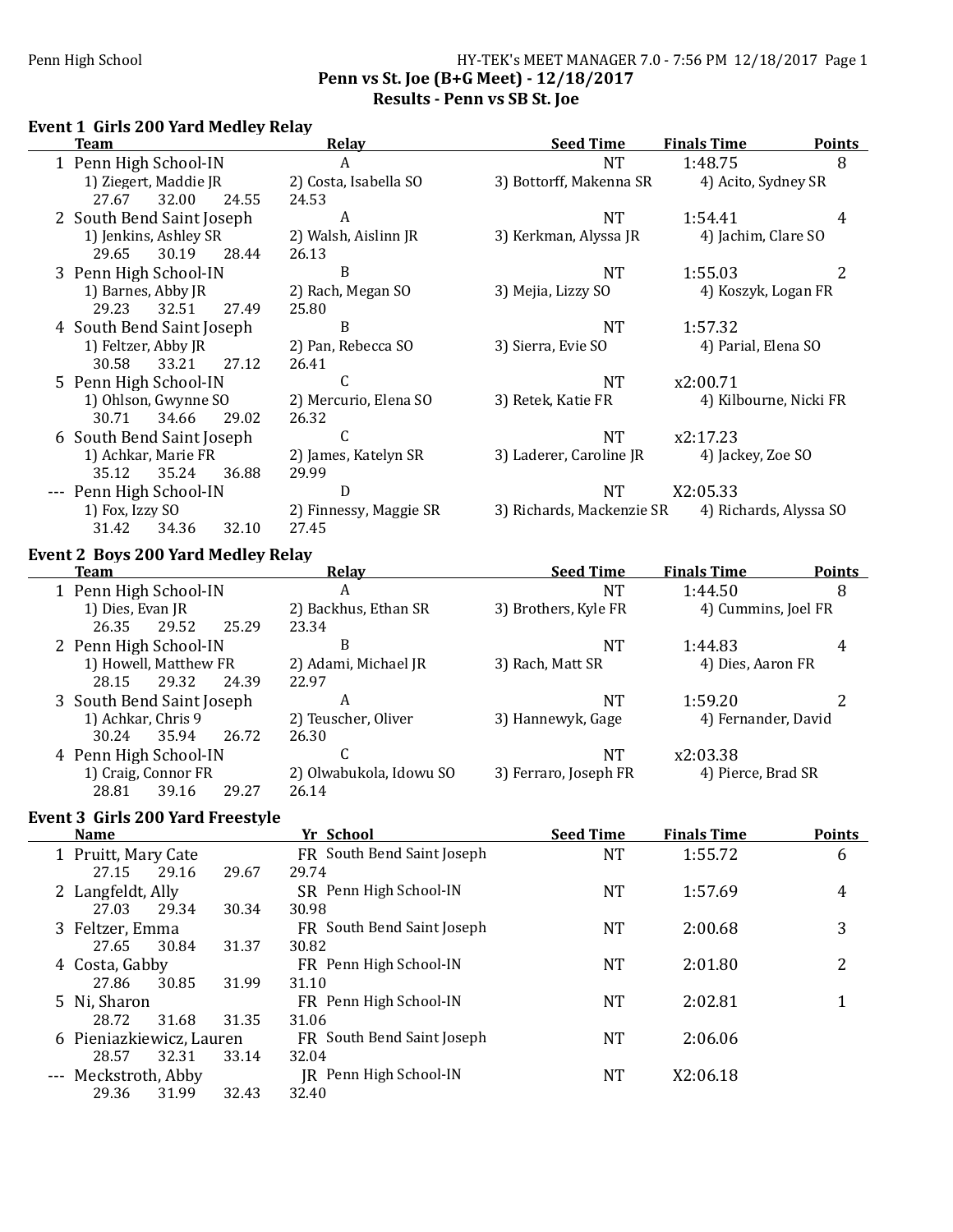## Penn High School HY-TEK's MEET MANAGER 7.0 - 7:56 PM 12/18/2017 Page 2 Penn vs St. Joe (B+G Meet) - 12/18/2017 Results - Penn vs SB St. Joe

| (Event 3 Girls 200 Yard Freestyle)                    |       |                                     |                  |                    |                |
|-------------------------------------------------------|-------|-------------------------------------|------------------|--------------------|----------------|
| <b>Name</b>                                           |       | Yr School                           | <b>Seed Time</b> | <b>Finals Time</b> | <b>Points</b>  |
| --- Walsh, Katherine<br>36.12<br>39.43                | 40.45 | SR South Bend Saint Joseph<br>39.58 | <b>NT</b>        | X2:35.58           |                |
| <b>Event 4 Boys 200 Yard Freestyle</b><br><b>Name</b> |       | Yr School                           | <b>Seed Time</b> | <b>Finals Time</b> | Points         |
| 1 Weber, Troy                                         |       | SR Penn High School-IN              | <b>NT</b>        | 1:58.11            | 6              |
| 27.40<br>30.47                                        | 30.23 | 30.01                               |                  |                    |                |
| 2 Trowbridge, Blake                                   |       | SO Penn High School-IN              | <b>NT</b>        | 2:17.29            | 4              |
| 30.88<br>35.43                                        | 36.21 | 34.77                               |                  |                    |                |
| 3 Jones, Campbell                                     |       | South Bend Saint Joseph             | <b>NT</b>        | 2:17.85            | 3              |
| 31.81<br>35.93                                        | 36.92 | 33.19                               |                  |                    |                |
| 4 Shin, Daniel                                        |       | FR Penn High School-IN              | <b>NT</b>        | 2:23.58            | 2              |
| 31.63<br>36.33                                        | 35.94 | 39.68                               |                  |                    |                |
| 5 Teuscher, Oliver                                    |       | South Bend Saint Joseph             | <b>NT</b>        | 2:24.01            | $\mathbf{1}$   |
| 32.10<br>36.04                                        | 38.51 | 37.36                               |                  |                    |                |
| 6 Peterson, Charlie                                   |       | South Bend Saint Joseph             | <b>NT</b>        | 2:32.39            |                |
| 32.24<br>37.42                                        | 41.14 | 41.59                               |                  |                    |                |
| Event 5 Girls 200 Yard IM                             |       |                                     |                  |                    |                |
| <b>Name</b>                                           |       | Yr School                           | <b>Seed Time</b> | <b>Finals Time</b> | <b>Points</b>  |
| 1 Bottorff, Makenna                                   |       | SR Penn High School-IN              | <b>NT</b>        | 2:10.54            | 6              |
| 27.41<br>32.87                                        | 40.58 | 29.68                               |                  |                    |                |
| 2 Sierra, Evie                                        |       | SO South Bend Saint Joseph          | <b>NT</b>        | 2:10.78            | 4              |
| 27.90<br>33.53                                        | 38.55 | 30.80                               |                  |                    |                |
| 3 Mejia, Lizzy                                        |       | SO Penn High School-IN              | <b>NT</b>        | 2:14.91            | 3              |
| 29.50<br>33.36                                        | 40.53 | 31.52                               |                  |                    |                |
| 4 Schaeffer, Lydia                                    |       | SR South Bend Saint Joseph          | <b>NT</b>        | 2:15.47            | 2              |
| 30.15<br>35.12                                        | 38.71 | 31.49                               |                  |                    |                |
| 5 Marks, Caroline                                     |       | JR Penn High School-IN              | <b>NT</b>        | 2:19.75            | $\mathbf{1}$   |
| 30.32<br>36.38                                        | 40.52 | 32.53                               |                  |                    |                |
| 6 Pan, Rebecca                                        |       | SO South Bend Saint Joseph          | <b>NT</b>        | 2:25.58            |                |
| 30.64<br>37.61                                        | 41.12 | 36.21                               |                  |                    |                |
| --- Retek, Katie                                      |       | FR Penn High School-IN              | <b>NT</b>        | X2:26.30           |                |
| 30.34<br>36.55                                        | 43.91 | 35.50                               |                  |                    |                |
| --- Linarello, Ellie                                  |       | FR South Bend Saint Joseph          | <b>NT</b>        | X2:46.68           |                |
| 35.54<br>44.84                                        | 46.91 | 39.39                               |                  |                    |                |
| Event 6 Boys 200 Yard IM                              |       |                                     |                  |                    |                |
| <b>Name</b>                                           |       | Yr School                           | <b>Seed Time</b> | <b>Finals Time</b> | <b>Points</b>  |
| 1 Howell, Matthew                                     |       | FR Penn High School-IN              | <b>NT</b>        | 2:11.25            | 6              |
| 28.32<br>31.66                                        | 40.10 | 31.17                               |                  |                    |                |
| 2 Pruitt, Matthew                                     |       | JR Penn High School-IN              | <b>NT</b>        | 2:14.67            | 4              |
| 29.00<br>34.47                                        | 41.30 | 29.90                               |                  |                    |                |
| 3 Achkar, Chris                                       |       | 9 South Bend Saint Joseph           | <b>NT</b>        | 2:16.82            | 3              |
| 29.46<br>33.89                                        | 41.56 | 31.91                               |                  |                    |                |
| 4 Ferraro, Joseph                                     |       | FR Penn High School-IN              | <b>NT</b>        | 2:28.82            | 2              |
| 31.87<br>36.23                                        | 45.65 | 35.07                               |                  |                    |                |
| <b>Event 7 Girls 50 Yard Freestyle</b>                |       |                                     |                  |                    |                |
| <b>Name</b>                                           |       | Yr School                           | <b>Seed Time</b> | <b>Finals Time</b> | <b>Points</b>  |
| 1 Ziegert, Maddie                                     |       | JR Penn High School-IN              | <b>NT</b>        | 23.82              | 6              |
| 2 Walsh, Aislinn                                      |       | JR South Bend Saint Joseph          | <b>NT</b>        | 25.09              | 4              |
| 3 Acito, Sydney                                       |       | SR Penn High School-IN              | <b>NT</b>        | 25.31              | 3              |
| 4 Darr, Sophia                                        |       | SO Penn High School-IN              | <b>NT</b>        | 26.03              | $\overline{2}$ |
|                                                       |       |                                     |                  |                    |                |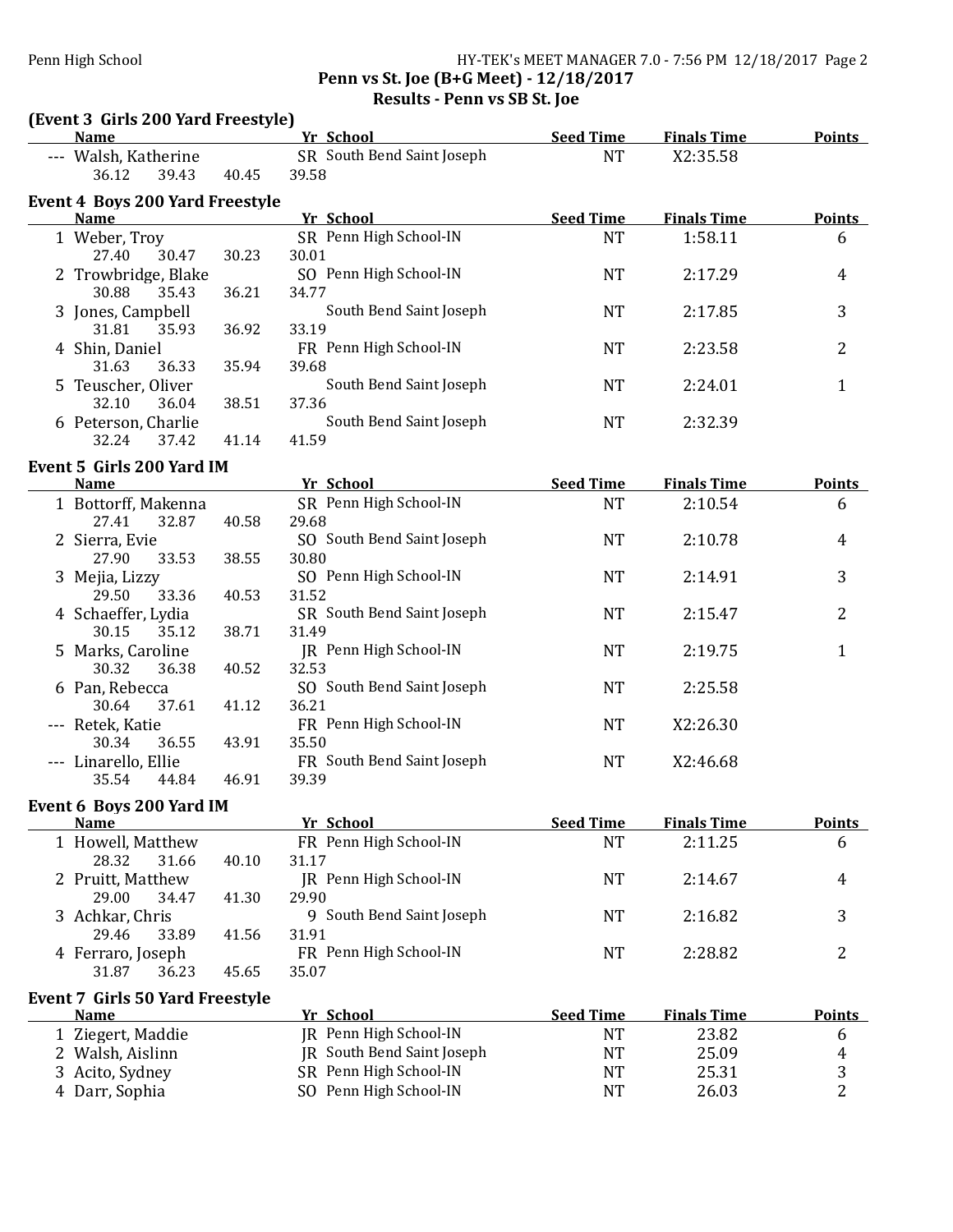## Penn High School **Fight** School **HY-TEK's** MEET MANAGER 7.0 - 7:56 PM 12/18/2017 Page 3 Penn vs St. Joe (B+G Meet) - 12/18/2017 Results - Penn vs SB St. Joe

| (Event 7 Girls 50 Yard Freestyle)                       |                            |                  |                     |                |
|---------------------------------------------------------|----------------------------|------------------|---------------------|----------------|
| <b>Name</b>                                             | Yr School                  | <b>Seed Time</b> | <b>Finals Time</b>  | <b>Points</b>  |
| 5 Jachim, Clare                                         | SO South Bend Saint Joseph | <b>NT</b>        | 26.54               | 1              |
| 6 Feltzer, Abby                                         | JR South Bend Saint Joseph | <b>NT</b>        | 26.91               |                |
| --- Fox, Izzy                                           | SO Penn High School-IN     | <b>NT</b>        | X26.99              |                |
| --- Achkar, Marie                                       | FR South Bend Saint Joseph | <b>NT</b>        | X27.82              |                |
| <b>Event 8 Boys 50 Yard Freestyle</b><br><b>Name</b>    | Yr School                  | <b>Seed Time</b> | <b>Finals Time</b>  | <b>Points</b>  |
| 1 Backhus, Ethan                                        | SR Penn High School-IN     | <b>NT</b>        | 23.20               | 6              |
| 2 Cummins, Joel                                         | FR Penn High School-IN     | <b>NT</b>        | 23.39               | $\overline{4}$ |
| 3 Hannewyk, Gage                                        | South Bend Saint Joseph    | <b>NT</b>        | 23.58               | $\overline{3}$ |
| 4 Pierce, Brad                                          | SR Penn High School-IN     | <b>NT</b>        | 25.47               | $\overline{c}$ |
| Knapp-Petty, Jaylen<br>5                                | South Bend Saint Joseph    | <b>NT</b>        | 26.30               | $\mathbf{1}$   |
| 6 Peterson, Charlie                                     | South Bend Saint Joseph    | <b>NT</b>        | 28.06               |                |
|                                                         |                            |                  |                     |                |
| Event 9 Girls 1 mtr Diving<br><b>Name</b>               | Yr School                  |                  | <b>Finals Score</b> | <b>Points</b>  |
| 1 Betzer, Bailey                                        | SO Penn High School-IN     | <b>NP</b>        | 213.60              | 6              |
| 2 Owens, Alexis                                         | SO Penn High School-IN     | <b>NP</b>        | 196.15              | $\overline{4}$ |
| 3<br>Mrozinski, Megan                                   | SR South Bend Saint Joseph | <b>NP</b>        | 190.05              |                |
| Ryan, Kayla<br>4                                        | SO Penn High School-IN     | <b>NP</b>        | 185.10              | $\frac{3}{2}$  |
| 5 Hartman, Taylor                                       | SR South Bend Saint Joseph | <b>NP</b>        | 141.15              | $\overline{1}$ |
| Credi, Maddie<br>6                                      | South Bend Saint Joseph    | NP               | 103.65              |                |
| --- McKinney, Elizabeth                                 | Penn High School-IN        | <b>NP</b>        | X129.15             |                |
|                                                         |                            |                  |                     |                |
| <b>Event 10 Boys 1 mtr Diving</b><br><b>Name</b>        | Yr School                  |                  | <b>Finals Score</b> | <b>Points</b>  |
| 1 Garten, Scotty                                        | FR Penn High School-IN     | <b>NP</b>        | 173.95              | 6              |
| 2 Hazel, Jacob                                          | South Bend Saint Joseph    | <b>NP</b>        | 171.15              | $\overline{4}$ |
| 3 Danley, Nick                                          | FR Penn High School-IN     | <b>NP</b>        | 90.25               | 3              |
|                                                         |                            |                  |                     |                |
| <b>Event 11 Girls 100 Yard Butterfly</b><br><b>Name</b> | Yr School                  | <b>Seed Time</b> | <b>Finals Time</b>  | <b>Points</b>  |
| 1 Bottorff, Makenna                                     | SR Penn High School-IN     | <b>NT</b>        | 57.32               | 6              |
| 27.55<br>29.77                                          |                            |                  |                     |                |
| 2 Walsh, Aislinn<br>26.89<br>31.60                      | JR South Bend Saint Joseph | <b>NT</b>        | 58.49               | 4              |
| 3 Jenkins, Ashley                                       | SR South Bend Saint Joseph | <b>NT</b>        | 1:02.17             | 3              |
| 29.37 32.80                                             |                            |                  |                     |                |
| 4 Koszyk, Logan<br>30.52<br>33.65                       | FR Penn High School-IN     | <b>NT</b>        | 1:04.17             | 2              |
| 5 Rach, Megan<br>29.59<br>34.61                         | SO Penn High School-IN     | <b>NT</b>        | 1:04.20             | $\mathbf{1}$   |
| 6 Kerkman, Alyssa<br>30.60<br>33.99                     | JR South Bend Saint Joseph | <b>NT</b>        | 1:04.59             |                |
| --- Richards, Mackenzie<br>32.70<br>36.67               | SR Penn High School-IN     | NT               | X1:09.37            |                |
| <b>Event 12 Boys 100 Yard Butterfly</b><br><b>Name</b>  | Yr School                  | <b>Seed Time</b> | <b>Finals Time</b>  | <b>Points</b>  |
| 1 Adami, Michael                                        | JR Penn High School-IN     | <b>NT</b>        | 57.49               | 6              |
| 27.10<br>30.39                                          |                            |                  |                     |                |
| 2 Brandenburg, Axel<br>26.36<br>31.27                   | SR Penn High School-IN     | <b>NT</b>        | 57.63               | 4              |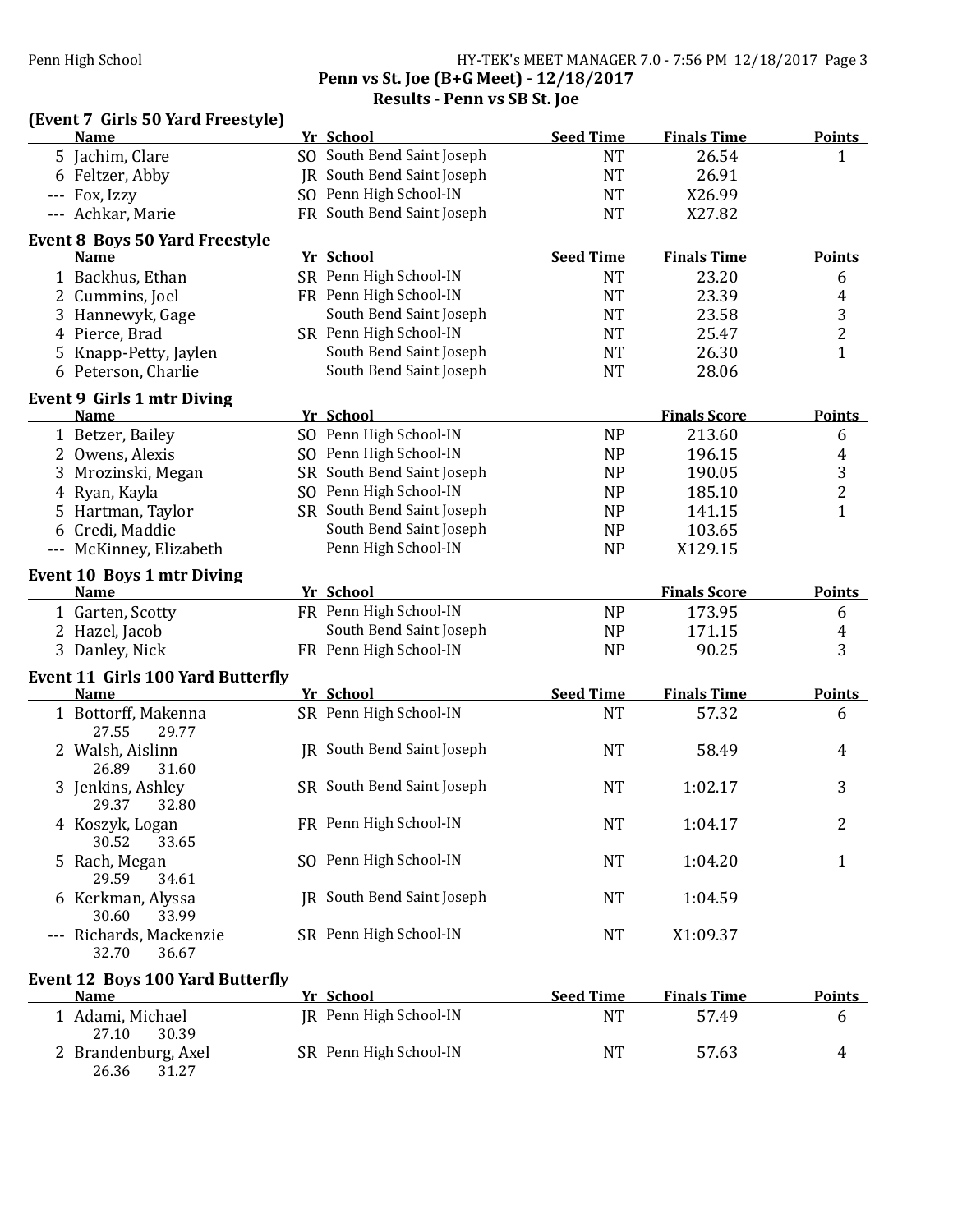## Penn High School **HY-TEK's MEET MANAGER** 7.0 - 7:56 PM 12/18/2017 Page 4 Penn vs St. Joe (B+G Meet) - 12/18/2017 Results - Penn vs SB St. Joe

# (Event 12 Boys 100 Yard Butterfly)

| <b>Name</b>                                               | Yr School               | <b>Seed Time</b> | <b>Finals Time</b> | <b>Points</b> |
|-----------------------------------------------------------|-------------------------|------------------|--------------------|---------------|
| Weber, Troy                                               | SR Penn High School-IN  | <b>NT</b>        | 1:03.15            |               |
| 28.79<br>34.36<br>4 Knapp-Petty, Jaylen<br>33.35<br>44.42 | South Bend Saint Joseph | <b>NT</b>        | 1:17.77            | ∼             |

#### Event 13 Girls 100 Yard Freestyle

| <b>Name</b>                                | Yr School                  | <b>Seed Time</b> | <b>Finals Time</b> | <b>Points</b> |
|--------------------------------------------|----------------------------|------------------|--------------------|---------------|
| 1 Ziegert, Maddie<br>26.88<br>25.42        | IR Penn High School-IN     | <b>NT</b>        | 52.30              | 6             |
| 2 Acito, Sydney<br>26.75<br>28.32          | SR Penn High School-IN     | <b>NT</b>        | 55.07              | 4             |
| 3 Feltzer, Emma<br>27.21<br>29.04          | FR South Bend Saint Joseph | <b>NT</b>        | 56.25              | 3             |
| 4 Darr, Sophia<br>27.96<br>29.41           | SO Penn High School-IN     | <b>NT</b>        | 57.37              | 2             |
| 5 Pieniazkiewicz, Lauren<br>27.64<br>30.99 | FR South Bend Saint Joseph | <b>NT</b>        | 58.63              | 1             |
| 6 Jachim, Clare<br>29.06<br>31.51          | SO South Bend Saint Joseph | <b>NT</b>        | 1:00.57            |               |
| --- Richards, Alyssa<br>29.10<br>30.27     | SO Penn High School-IN     | <b>NT</b>        | X59.37             |               |
| --- Laderer, Caroline<br>33.92<br>38.23    | JR South Bend Saint Joseph | <b>NT</b>        | X1:12.15           |               |

### Event 14 Boys 100 Yard Freestyle

| <b>Name</b>                          | Yr School               | <b>Seed Time</b> | <b>Finals Time</b> | <b>Points</b> |
|--------------------------------------|-------------------------|------------------|--------------------|---------------|
| 1 Dies, Aaron                        | FR Penn High School-IN  | NT               | 50.58              | 6             |
| 26.03<br>24.55<br>2 Hannewyk, Gage   | South Bend Saint Joseph | NT               | 52.28              | 4             |
| 25.22<br>27.06<br>3 Craig, Connor    | FR Penn High School-IN  | NT               | 52.37              | 3             |
| 25.69<br>26.68                       |                         |                  |                    |               |
| 4 Evans, Lucas<br>27.72<br>30.31     | FR Penn High School-IN  | NT               | 58.03              | 2             |
| 5 Fernander, David<br>28.04<br>30.15 | South Bend Saint Joseph | NT               | 58.19              |               |
| 6 Jones, Campbell<br>30.19<br>32.64  | South Bend Saint Joseph | NT               | 1:02.83            |               |
|                                      |                         |                  |                    |               |

### Event 15 Girls 500 Yard Freestyle

| <b>Name</b>       |                | Yr School                  |                        |                            |       | <b>Seed Time</b> | <b>Finals Time</b> | <b>Points</b> |
|-------------------|----------------|----------------------------|------------------------|----------------------------|-------|------------------|--------------------|---------------|
| Pruitt, Mary Cate |                | FR South Bend Saint Joseph |                        |                            |       | NT               | 5:10.34            | 6             |
| 28.77             | 30.92<br>31.36 | 31.62                      | 31.65                  | 31.13                      | 31.31 | 31.04            |                    |               |
| 31.28             | 31.26          |                            |                        |                            |       |                  |                    |               |
| 2 Langfeldt, Ally |                |                            | SR Penn High School-IN |                            |       | NT               | 5:15.58            | 4             |
| 28.76             | 31.28<br>31.49 | 31.75                      | 31.88                  | 31.88                      | 32.01 | 31.90            |                    |               |
| 32.67             | 31.96          |                            |                        |                            |       |                  |                    |               |
| 3 Sierra, Evie    |                |                            |                        | SO South Bend Saint Joseph |       | NT               | 5:16.80            | 3             |
| 28.58             | 31.99<br>31.23 | 32.15                      | 32.19                  | 32.18                      | 32.45 | 32.49            |                    |               |
| 32.19             | 31.35          |                            |                        |                            |       |                  |                    |               |
| 4 Costa, Gabby    |                |                            | FR Penn High School-IN |                            |       | <b>NT</b>        | 5:28.53            | າ             |
| 29.32             | 31.83<br>32.57 | 33.11                      | 33.34                  | 33.29                      | 33.91 | 33.83            |                    |               |
| 34.15             | 33.18          |                            |                        |                            |       |                  |                    |               |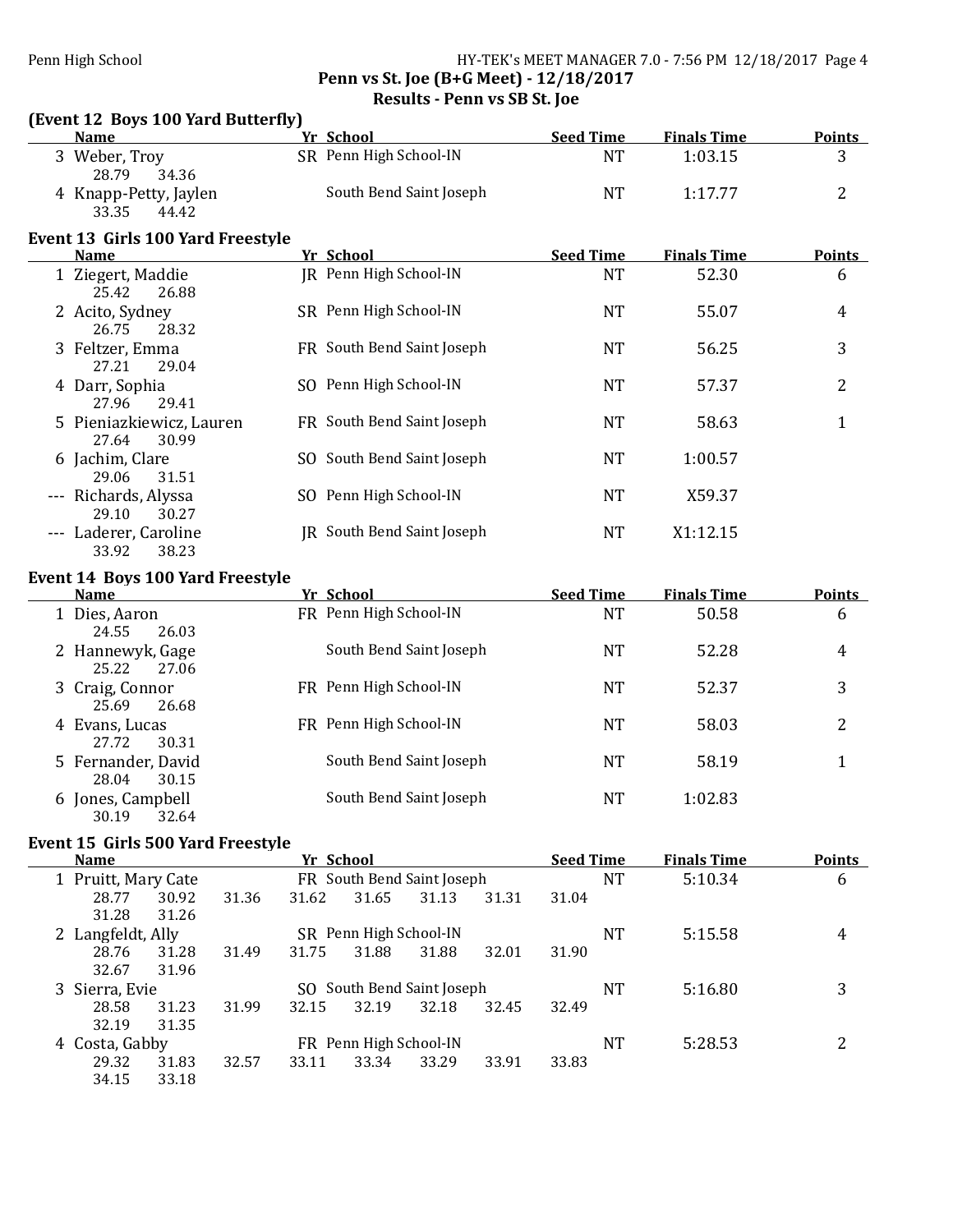## Penn High School **HY-TEK's MEET MANAGER** 7.0 - 7:56 PM 12/18/2017 Page 5 Penn vs St. Joe (B+G Meet) - 12/18/2017 Results - Penn vs SB St. Joe

#### (Event 15 Girls 500 Yard Freestyle)

|       | <b>Name</b>        |       |                        | <u>Yr School</u>           |                        |                            |       | <b>Seed Time</b> |    | <b>Finals Time</b> | <b>Points</b> |
|-------|--------------------|-------|------------------------|----------------------------|------------------------|----------------------------|-------|------------------|----|--------------------|---------------|
|       | 5 Meckstroth, Abby |       | JR Penn High School-IN |                            |                        |                            |       |                  | NT | 5:38.81            |               |
|       | 30.33              | 32.93 | 34.09                  | 34.03                      | 34.51                  | 34.49                      | 35.04 | 34.86            |    |                    |               |
|       | 34.62              | 33.91 |                        |                            |                        |                            |       |                  |    |                    |               |
|       | 6 Parial, Elena    |       |                        |                            |                        | SO South Bend Saint Joseph |       |                  | NT | 5:48.19            |               |
|       | 31.31              | 35.06 | 35.58                  | 35.31                      | 35.77                  | 35.68                      | 35.10 | 35.72            |    |                    |               |
|       | 35.24              | 33.42 |                        |                            |                        |                            |       |                  |    |                    |               |
|       | --- Fox, Willow    |       |                        |                            | FR Penn High School-IN |                            |       |                  | NT | X5:52.07           |               |
|       | 31.66              | 35.05 | 35.64                  | 36.02                      | 35.55                  | 35.96                      | 35.86 | 35.92            |    |                    |               |
|       | 35.61              | 34.80 |                        |                            |                        |                            |       |                  |    |                    |               |
| $---$ | James, Katelyn     |       |                        | SR South Bend Saint Joseph |                        |                            |       |                  | NT | X6:09.46           |               |
|       | 31.95              | 35.08 | 36.87                  | 37.40                      | 37.81                  | 38.14                      | 38.40 | 38.64            |    |                    |               |
|       | 37.86              | 37.31 |                        |                            |                        |                            |       |                  |    |                    |               |
|       |                    |       |                        |                            |                        |                            |       |                  |    |                    |               |

#### Event 16 Boys 500 Yard Freestyle

| <b>Name</b>         |       |       | Yr School              |                               |       |       | <b>Seed Time</b> |           | <b>Finals Time</b> | <b>Points</b> |
|---------------------|-------|-------|------------------------|-------------------------------|-------|-------|------------------|-----------|--------------------|---------------|
| Rach, Matt          |       |       | SR Penn High School-IN |                               |       |       |                  | NT        | 4:53.59            | 6             |
| 25.67               | 28.73 | 29.24 | 30.28                  | 30.77                         | 30.02 | 30.80 | 30.95            |           |                    |               |
| 29.76               | 27.37 |       |                        |                               |       |       |                  |           |                    |               |
| 2 Dies, Evan        |       |       |                        | <b>JR</b> Penn High School-IN |       |       |                  | NT        | 4:54.02            | 4             |
| 25.47               | 28.27 | 29.78 | 30.68                  | 31.06                         | 31.00 | 29.41 | 30.95            |           |                    |               |
| 29.69               | 27.71 |       |                        |                               |       |       |                  |           |                    |               |
| 3 Trowbridge, Blake |       |       |                        | SO Penn High School-IN        |       |       |                  | <b>NT</b> | 6:02.01            | 3             |
| 31.60               | 37.30 | 37.23 | 36.39                  | 36.59                         | 37.08 | 37.36 | 36.49            |           |                    |               |
| 36.33               | 35.64 |       |                        |                               |       |       |                  |           |                    |               |

# Event 17 Girls 200 Yard Freestyle Relay

| <b>Team</b>               | Relav                                            | <b>Seed Time</b>          | <b>Finals Time</b>      | <b>Points</b> |
|---------------------------|--------------------------------------------------|---------------------------|-------------------------|---------------|
| 1 Penn High School-IN     | A                                                | NT                        | 1:40.30                 | 8             |
| 1) Bottorff, Makenna SR   | 2) Langfeldt, Ally SR                            | 3) Darr, Sophia SO        | 4) Acito, Sydney SR     |               |
| 24.79<br>25.51<br>24.94   | 25.06                                            |                           |                         |               |
| 2 South Bend Saint Joseph | A                                                | NT                        | 1:43.08                 | 4             |
| 1) Walsh, Aislinn JR      | 2) Pieniazkiewicz, Lauren FR 3) Feltzer, Emma FR |                           | 4) Pruitt, Mary Cate FR |               |
| 25.90<br>25.39<br>25.85   | 25.94                                            |                           |                         |               |
| 3 Penn High School-IN     | B                                                | NT.                       | 1:45.57                 | 2             |
| 1) Kilbourne, Nicki FR    | 2) Costa, Gabby FR                               | 3) Marks, Caroline JR     | 4) Koszyk, Logan FR     |               |
| 25.85<br>27.36<br>26.12   | 26.24                                            |                           |                         |               |
| 4 South Bend Saint Joseph | B                                                | NT                        | 1:46.73                 |               |
| 1) Feltzer, Abby JR       | 2) Barrett, Maggie JR                            | 3) Jachim, Clare SO       | 4) Schaeffer, Lydia SR  |               |
| 27.40<br>27.08<br>26.35   | 25.90                                            |                           |                         |               |
| 5 Penn High School-IN     | C                                                | NT.                       | x1:50.05                |               |
| 1) Fox, Izzy SO           | 2) Richards, Alyssa SO                           | 3) Mercurio, Elena SO     | 4) Finnessy, Maggie SR  |               |
| 27.22<br>27.58<br>28.82   | 26.43                                            |                           |                         |               |
| 6 South Bend Saint Joseph | C                                                | NT                        | x2:07.77                |               |
| 1) Jackey, Zoe SO         | 2) Linarello, Ellie FR                           | 3) Walsh, Katherine SR    | 4) Vu, Saleena FR       |               |
| 30.72<br>30.04<br>31.60   | 35.41                                            |                           |                         |               |
| --- Penn High School-IN   | D                                                | NT                        | X1:53.17                |               |
| 1) Retek, Katie FR        | 2) Son, Julia FR                                 | 3) Richards, Mackenzie SR | 4) Stancheva, Neda FR   |               |
| 27.86<br>28.68<br>28.67   | 27.96                                            |                           |                         |               |

# Event 18 Boys 200 Yard Freestyle Relay

Ĺ,

| <b>Team</b>             | Relav             | <b>Seed Time</b>    | <b>Finals Time</b> | <b>Points</b> |
|-------------------------|-------------------|---------------------|--------------------|---------------|
| 1 Penn High School-IN   |                   | NΊ                  | 1:34.00            |               |
| 1) Brandenburg, Axel SR | 2) Weber, Troy SR | 3) Craig, Connor FR | 4) Dies, Evan JR   |               |
| 22.67<br>24.32          | 23.84<br>23.17    |                     |                    |               |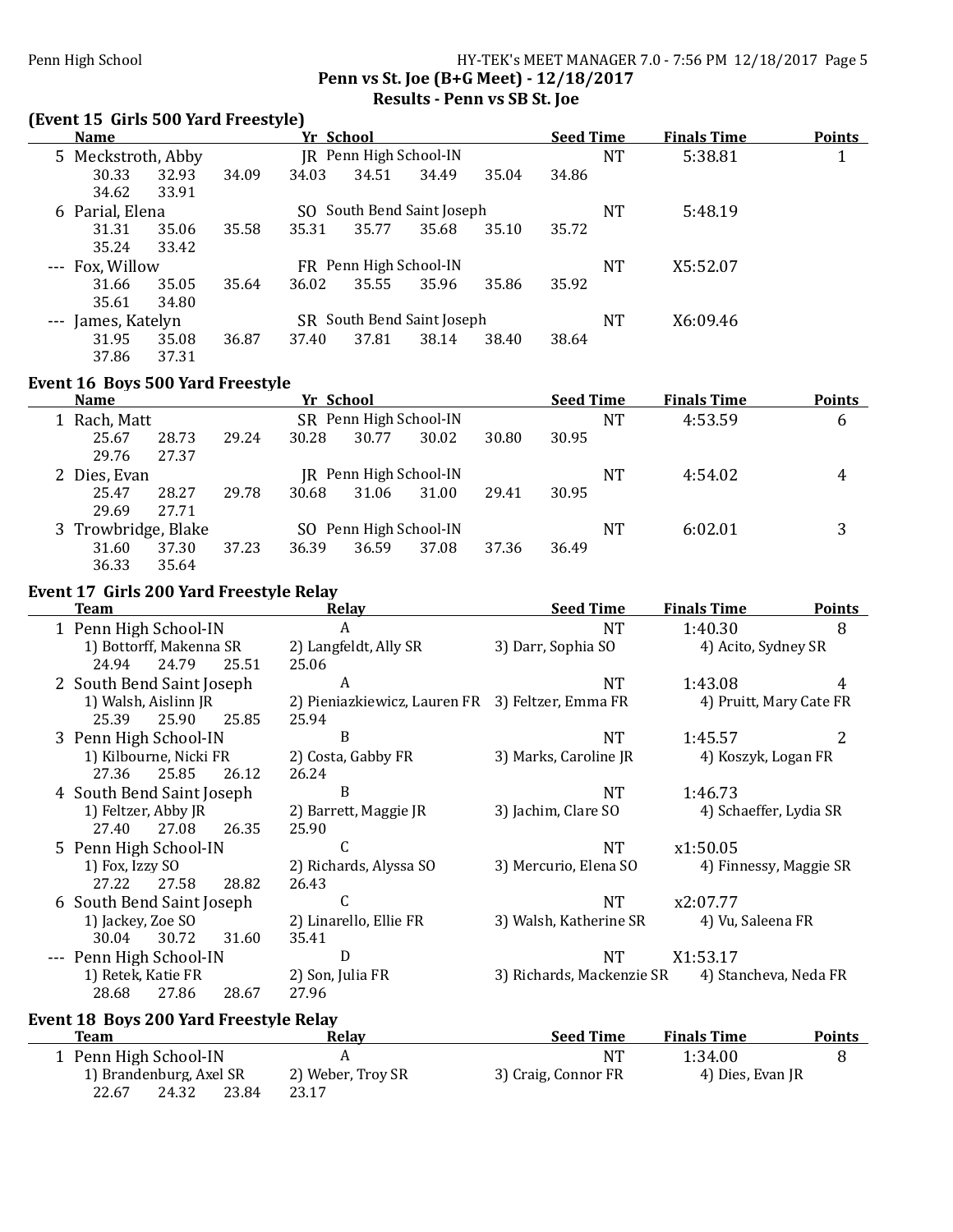## Penn High School **HY-TEK's MEET MANAGER 7.0** - 7:56 PM 12/18/2017 Page 6 Penn vs St. Joe (B+G Meet) - 12/18/2017 Results - Penn vs SB St. Joe

# (Event 18 Boys 200 Yard Freestyle Relay)

| <b>Team</b>                                                |       | <b>Relay</b>                      | <b>Seed Time</b>       | <b>Finals Time</b>    | <b>Points</b>  |
|------------------------------------------------------------|-------|-----------------------------------|------------------------|-----------------------|----------------|
| 2 Penn High School-IN                                      |       | $\mathbf{B}$                      | <b>NT</b>              | 1:34.77               | 4              |
| 1) Backhus, Ethan SR<br>23.57<br>23.16<br>25.60            | 22.44 | 2) Dies, Aaron FR                 | 3) Pierce, Brad SR     | 4) Rach, Matt SR      |                |
| 3 South Bend Saint Joseph                                  |       | $\boldsymbol{A}$                  | <b>NT</b>              | 1:43.85               | $\overline{2}$ |
| 1) Hannewyk, Gage<br>24.38<br>25.68<br>27.37               | 26.42 | 2) Achkar, Chris 9                | 3) Knapp-Petty, Jaylen | 4) Fernander, David   |                |
| 4 Penn High School-IN                                      |       | $\mathsf C$                       | <b>NT</b>              | x1:44.86              |                |
| 1) Howell, Matthew FR<br>25.01<br>28.77<br>25.57           | 25.51 | 2) Neely, Kevin FR                | 3) Shin, Daniel FR     | 4) Pruitt, Matthew JR |                |
| 5 South Bend Saint Joseph                                  |       | $\, {\bf B}$                      | <b>NT</b>              | 2:01.06               |                |
| 1) Peterson, Charlie<br>31.87<br>28.30<br>28.17            | 32.72 | 2) Jones, Campbell                | 3) Hazel, Jacob        | 4) Weber, TJ          |                |
| <b>Event 19 Girls 100 Yard Backstroke</b>                  |       |                                   |                        |                       |                |
| <b>Name</b>                                                |       | Yr School                         | <b>Seed Time</b>       | <b>Finals Time</b>    | <b>Points</b>  |
| 1 Mejia, Lizzy<br>29.91<br>31.48                           |       | SO Penn High School-IN            | <b>NT</b>              | 1:01.39               | 6              |
| 2 Ni, Sharon<br>30.63<br>31.89                             |       | FR Penn High School-IN            | <b>NT</b>              | 1:02.52               | $\overline{4}$ |
| 3 Jenkins, Ashley<br>30.59<br>33.22                        |       | SR South Bend Saint Joseph        | <b>NT</b>              | 1:03.81               | 3              |
| 4 Barnes, Abby<br>31.43<br>32.89                           |       | JR Penn High School-IN            | <b>NT</b>              | 1:04.32               | $\overline{2}$ |
| 5 Feltzer, Abby<br>32.35<br>35.17                          |       | <b>IR</b> South Bend Saint Joseph | <b>NT</b>              | 1:07.52               | 1              |
| 6 Parial, Elena<br>32.96<br>35.88                          |       | SO South Bend Saint Joseph        | <b>NT</b>              | 1:08.84               |                |
| --- Ohlson, Gwynne<br>32.50<br>34.68                       |       | SO Penn High School-IN            | <b>NT</b>              | X1:07.18              |                |
| --- Achkar, Marie<br>38.88<br>36.82                        |       | FR South Bend Saint Joseph        | <b>NT</b>              | X1:15.70              |                |
| <b>Event 20 Boys 100 Yard Backstroke</b>                   |       |                                   |                        |                       |                |
| <b>Name</b>                                                |       | Yr School                         | <b>Seed Time</b>       | <b>Finals Time</b>    | <b>Points</b>  |
| 1 Brothers, Kyle<br>28.45<br>30.29                         |       | FR Penn High School-IN            | <b>NT</b>              | 58.74                 | 6              |
| 2 Achkar, Chris<br>31.43<br>33.23                          |       | 9 South Bend Saint Joseph         | <b>NT</b>              | 1:04.66               | 4              |
| 3 Fernander, David<br>36.86<br>38.67                       |       | South Bend Saint Joseph           | NT                     | 1:15.53               | 3              |
| 4 Neely, Kevin<br>42.52<br>45.86                           |       | FR Penn High School-IN            | <b>NT</b>              | 1:28.38               | 2              |
| 5 Olwabukola, Idowu                                        |       | SO Penn High School-IN            | <b>NT</b>              | 1:38.90               | 1              |
| <b>Event 21 Girls 100 Yard Breaststroke</b><br><b>Name</b> |       | Yr School                         | <b>Seed Time</b>       | <b>Finals Time</b>    | <b>Points</b>  |
| 1 Schaeffer, Lydia                                         |       | SR South Bend Saint Joseph        | <b>NT</b>              | 1:09.99               | 6              |
| 33.52<br>36.47                                             |       |                                   |                        |                       |                |
| 2 Costa, Isabella<br>33.79<br>38.74                        |       | SO Penn High School-IN            | <b>NT</b>              | 1:12.53               | 4              |
| 3 Pan, Rebecca<br>33.66<br>39.55                           |       | SO South Bend Saint Joseph        | <b>NT</b>              | 1:13.21               | 3              |
| 4 Marks, Caroline<br>34.51<br>38.89                        |       | JR Penn High School-IN            | <b>NT</b>              | 1:13.40               | $\overline{2}$ |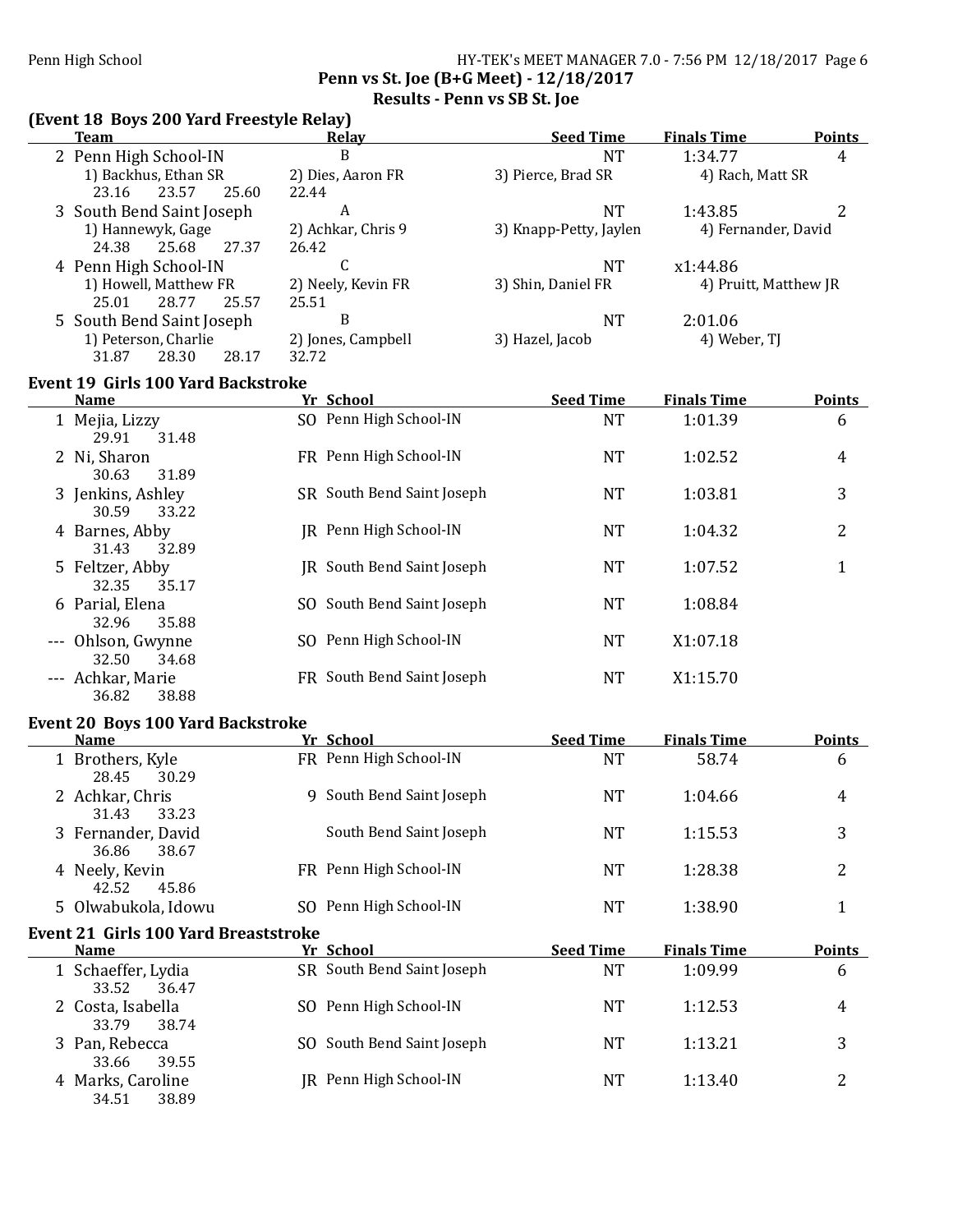## Penn High School **HY-TEK's MEET MANAGER** 7.0 - 7:56 PM 12/18/2017 Page 7 Penn vs St. Joe (B+G Meet) - 12/18/2017 Results - Penn vs SB St. Joe

## (Event 21 Girls 100 Yard Breaststroke)

| <b>Name</b>                            | Yr School                  | <b>Seed Time</b> | <b>Finals Time</b> | <b>Points</b> |
|----------------------------------------|----------------------------|------------------|--------------------|---------------|
| 5 Kerkman, Alyssa<br>36.28<br>39.36    | JR South Bend Saint Joseph | NT               | 1:15.64            |               |
| 6 Finnessy, Maggie<br>40.39<br>36.28   | SR Penn High School-IN     | NT               | 1:16.67            |               |
| --- Mercurio, Elena<br>36.67<br>41.93  | SO Penn High School-IN     | NT               | X1:18.60           |               |
| --- Linarello, Ellie<br>38.68<br>45.44 | FR South Bend Saint Joseph | NT               | X1:24.12           |               |
|                                        |                            |                  |                    |               |

## Event 22 Boys 100 Yard Breaststroke

| <b>Name</b>                          | Yr School               | <b>Seed Time</b> | <b>Finals Time</b> | <b>Points</b> |
|--------------------------------------|-------------------------|------------------|--------------------|---------------|
| 1 Evans, Lucas<br>37.32<br>33.41     | FR Penn High School-IN  | NT               | 1:10.73            | 6             |
| 2 Cummins, Joel<br>35.02<br>40.46    | FR Penn High School-IN  | NT               | 1:15.48            | 4             |
| 3 Ferraro, Joseph<br>38.91<br>41.00  | FR Penn High School-IN  | <b>NT</b>        | 1:19.91            | 3             |
| 4 Teuscher, Oliver<br>38.88<br>43.75 | South Bend Saint Joseph | NT               | 1:22.63            | າ             |
| 5 Weber, TJ<br>44.47<br>48.21        | South Bend Saint Joseph | NT               | 1:32.68            |               |

# Event 23 Girls 400 Yard Freestyle Relay

| Team                      | <b>Relav</b>                                     | <b>Seed Time</b>      | <b>Points</b><br><b>Finals Time</b> |
|---------------------------|--------------------------------------------------|-----------------------|-------------------------------------|
| 1 Penn High School-IN     | A                                                | <b>NT</b>             | 3:41.14<br>8                        |
| 1) Langfeldt, Ally SR     | 2) Ziegert, Maddie JR                            | 3) Costa, Gabby FR    | 4) Darr, Sophia SO                  |
| 55.98<br>24.59<br>26.44   | 51.73<br>26.63<br>56.35                          | 26.94<br>57.08        |                                     |
| 2 South Bend Saint Joseph | A                                                | <b>NT</b>             | 3:47.37<br>4                        |
| 1) Sierra, Evie SO        | 2) Pieniazkiewicz, Lauren FR 3) Feltzer, Emma FR |                       | 4) Pruitt, Mary Cate FR             |
| 27.27<br>56.85<br>27.65   | 26.80<br>55.90<br>58.81                          | 26.73<br>55.81        |                                     |
| 3 Penn High School-IN     | B                                                | <b>NT</b>             | 3:49.29                             |
| 1) Mejia, Lizzy SO        | 2) Ni, Sharon FR                                 | 3) Marks, Caroline JR | 4) Koszyk, Logan FR                 |
| 57.27<br>27.51<br>27.73   | 27.28<br>56.91<br>57.38                          | 27.19<br>57.73        |                                     |
| 4 South Bend Saint Joseph | B                                                | NT.                   | 3:58.01                             |
| 1) Parial, Elena SO       | 2) Kerkman, Alyssa JR                            | 3) Jenkins, Ashley SR | 4) Schaeffer, Lydia SR              |
| 28.99 1:01.85<br>28.82    | 26.32<br>1:02.70<br>56.65                        | 27.20<br>56.81        |                                     |
| 5 Penn High School-IN     |                                                  | NT.                   | x3:58.09                            |
| 1) Kilbourne, Nicki FR    | 2) Richards, Alyssa SO                           | 3) Son, Julia FR      | 4) Barnes, Abby JR                  |
| 27.82<br>59.24<br>28.69   | 28.49 1:00.10<br>59.85                           | 58.90<br>28.69        |                                     |
| 6 South Bend Saint Joseph | C                                                | NT.                   | x4:17.66                            |
| 1) Barrett, Maggie JR     | 2) James, Katelyn SR                             | 3) Achkar, Marie FR   | 4) Walsh, Katherine SR              |
| 29.59                     | 30.74 1:03.88                                    | 32.96 1:10.13         |                                     |
| Penn High School-IN       | D                                                | <b>NT</b>             | X4:04.89                            |
| 1) Retek, Katie FR        | 2) Richards, Mackenzie SR                        | 3) Stancheva, Neda FR | 4) Fox, Izzy SO                     |
| 29.38<br>1:00.70<br>29.83 | 1:02.11<br>29.25<br>1:06.09                      | 55.99<br>23.22        |                                     |
|                           |                                                  |                       |                                     |

# Event 24 Boys 400 Yard Freestyle Relay

| Team                      | <b>Relay</b>              | <b>Seed Time</b>        | <b>Finals Time</b><br><b>Points</b> |
|---------------------------|---------------------------|-------------------------|-------------------------------------|
| 1 Penn High School-IN     |                           | <b>NT</b>               | 4:00.08                             |
| 1) Shin, Daniel FR        | 2) Pruitt, Matthew JR     | 3) Neely, Kevin FR      | 4) Evans, Lucas FR                  |
| 59.37<br>25.79<br>28.51   | 1:07.45<br>55.17<br>32.74 | 27.25<br>58.09          |                                     |
| 2 Penn High School-IN     |                           | NT                      | 4:05.47<br>4                        |
| 1) Trowbridge, Blake SO   | 2) Adami, Michael JR      | 3) Olwabukola, Idowu SO | 4) Brandenburg, Axel SR             |
| 1:05.08<br>24.55<br>30.55 | 1:18.52<br>52.20<br>36.77 | 23.47<br>49.67          |                                     |